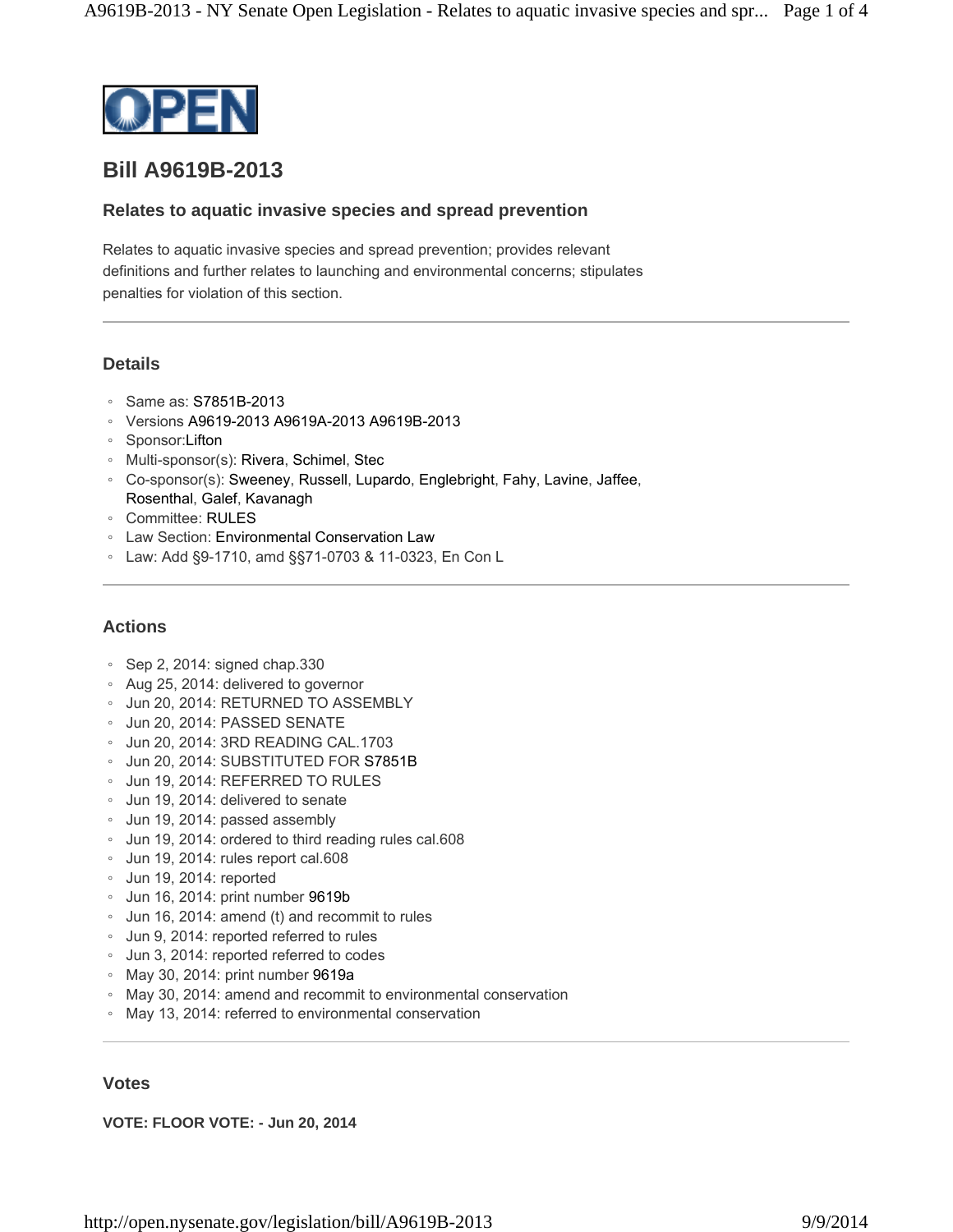**Ayes (49):** Addabbo, Avella, Ball, Bonacic, Boyle, Breslin, Carlucci, Dilan, Farley, Felder, Gallivan, Gianaris, Gipson, Golden, Grisanti, Hannon, Hassell-Thomps, Hoylman, Kennedy, Klein, Krueger, Lanza, Larkin, Latimer, LaValle, Little, Marcellino, Marchione, Martins, Montgomery, O'Brien, O'Mara, Parker, Peralta, Perkins, Rivera, Sampson, Sanders, Savino, Serrano, Skelos, Smith, Squadron, Stavisky, Stewart-Cousins, Tkaczyk, Valesky, Young, Zeldin

**Nays (10):** DeFrancisco, Flanagan, Griffo, Libous, Maziarz, Nozzolio, Ranzenhofer, Ritchie, Robach, Seward **Excused (2):** Diaz, Espaillat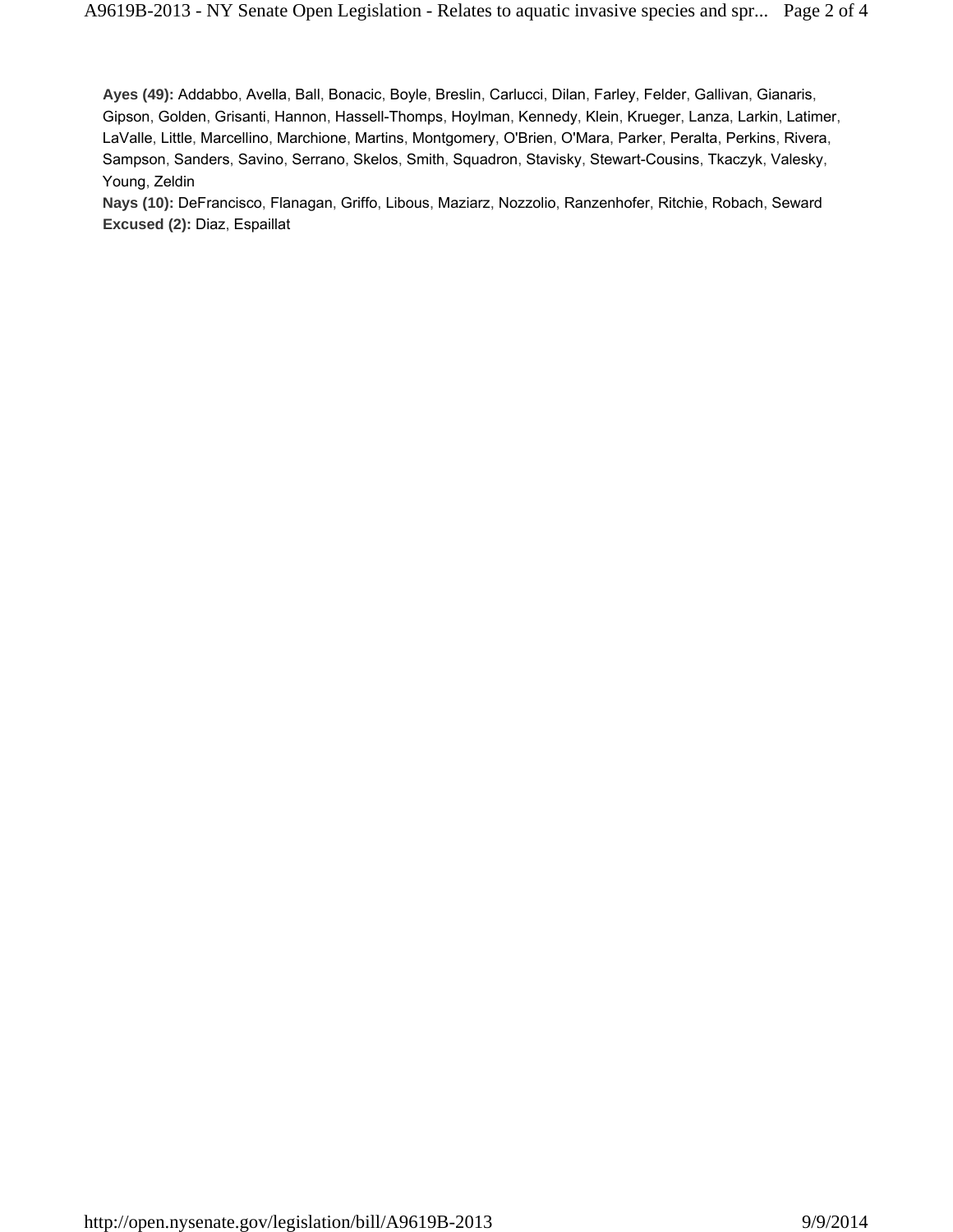#### **Text**

#### **STATE OF NEW YORK \_\_\_\_\_\_\_\_\_\_\_\_\_\_\_\_\_\_\_\_\_\_\_\_\_\_\_\_\_\_\_\_\_\_\_\_\_\_\_\_\_\_\_\_\_\_\_\_\_\_\_\_\_\_\_\_\_\_\_\_\_\_\_\_\_\_\_\_\_\_\_\_**

**9619--B** 

#### **IN ASSEMBLY**

**May 13, 2014 \_\_\_\_\_\_\_\_\_\_\_** 

Introduced by M. of A. LIFTON, SWEENEY, RUSSELL, LUPARDO, ENGLEBRIGHT, FAHY, LAVINE, JAFFEE -- Multi-Sponsored by -- M. of A. RIVERA, SCHIMEL -- read once and referred to the Committee on Environmental Conserva tion -- committee discharged, bill amended, ordered reprinted as amended and recommitted to said committee -- reported and referred to the Committee on Codes -- reported and referred to the Committee on Rules -- Rules Committee discharged, bill amended, ordered reprinted as amended and recommitted to the Committee on Rules

AN ACT to amend the environmental conservation law, in relation to aquatic invasive species, spread prevention, and penalties; and providing for the repeal of such provisions upon the expiration there of

 THE PEOPLE OF THE STATE OF NEW YORK, REPRESENTED IN SENATE AND ASSEM-BLY, DO ENACT AS FOLLOWS:

 Section 1. The environmental conservation law is amended by adding a new section 9-1710 to read as follows:

S 9-1710. AQUATIC INVASIVE SPECIES; SPREAD PREVENTION.

1. FOR PURPOSES OF THIS SECTION:

 (A) "WATERCRAFT" SHALL MEAN EVERY MOTORIZED OR NON-MOTORIZED BOAT OR VEHICLE CAPABLE OF BEING USED OR OPERATED AS A MEANS OF TRANSPORTATION OR RECREATION IN OR ON WATER.

 (B) "LAUNCH" SHALL MEAN TO PLACE A WATERCRAFT OR FLOATING DOCK INTO A PUBLIC WATERBODY OR ANY INLET OR OUTLET TO SUCH WATERBODY FOR ANY PURPOSE, INCLUDING BY TRAILER OR OTHER DEVICE OR CARRYING BY HAND A WATERCRAFT INTO THE WATERBODY.

 2. NO PERSON SHALL LAUNCH A WATERCRAFT OR FLOATING DOCK UNLESS IT CAN BE DEMONSTRATED THAT REASONABLE PRECAUTIONS SUCH AS REMOVAL OF ANY VISI-BLE PLANT OR ANIMAL MATTER, WASHING, DRAINING OR DRYING AS DEFINED BY THE DEPARTMENT PURSUANT TO RULES AND REGULATIONS, HAVE BEEN TAKEN.

 S 2. Section 71-0703 of the environmental conservation law is amended by adding a new subdivision 10 to read as follows:

 10. ANY PERSON WHO VIOLATES SECTION 9-1710 OF THIS CHAPTER SHALL BE GUILTY OF A VIOLATION AND SHALL BE PUNISHABLE AND LIABLE TO A CIVIL PENALTY AS PROVIDED IN SUBDIVISION ONE OF THIS SECTION, PROVIDED, HOWEV-

EXPLANATION--Matter in ITALICS (underscored) is new; matter in brackets

[ ] is old law to be omitted.

LBD15022-10-4